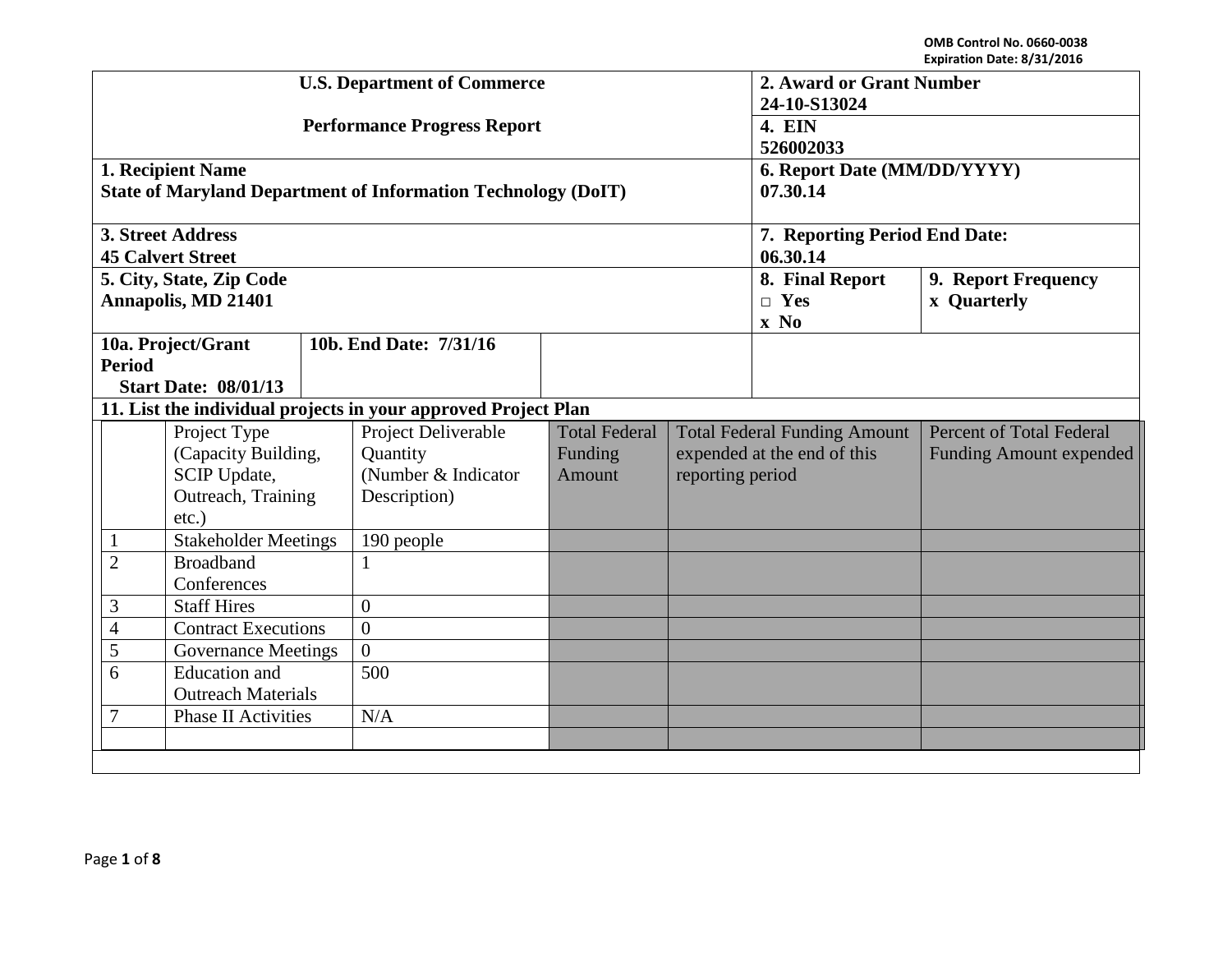**11a. Describe your progress meeting each major activity/milestone approved in the Baseline Report for this project; any challenges or obstacles encountered and mitigation strategies you have employed; planned major activities for the next quarter; and any additional project milestones or information.**

Milestone activities:

During the months of April, May and June, the State Broadband team was involved in many aspects of moving forward on the major activities/milestones listed in the Baseline Report.

- 1. The Maryland Broadband team continues to attend the Governor's monthly StateStat meetings to report on progress. The SWIC and Broadband Outreach Coordinator update the StateStat Director, the Governor's Homeland Security Advisor, the Governor's Legal Counsel, and other high-ranking administration officials on the outreach and education efforts and the measurable statistics for the NPSBN planning. We gave presentations on our progress at the April and June meetings. In addition, for the June meeting, we hosted three students from the apps development program at Bowie State University and helped them give a presentation on their work. We also worked closely with the students for their exhibit at APCO's Broadband Summit in Washington, DC on May 5-6.
- 2. The Broadband Outreach Coordinator organized a series of Regional Forums showcasing the State's Public Safety Technology programs. The idea behind the Forums was that these technologies, including CAD/RMS, CCTV, and GIS platforms, would someday run on the NPSBN. The Forums were held April 9, 15 and 16 in three jurisdictions across the State to serve a wide range of geographically diverse attendees. Approximately 150 people attended, included Law Enforcement and Fire/EMS Chiefs and Decision makers, 9-1-1 and Communication Center Directors, Public Safety Communications and IT Professionals, Chief Information Officers (CIOs), Chief Technology Officers (CTOs), and Geographic Information System Managers. Invitations, online registration and descriptions, and agendas for each of the forums were developed. A website was set up to house the presentations and handouts and list a contact program manager for each. The website was posted and is currently linked to every relevant State agency web site.
- 3. During the May and June meetings of the Practitioner Steering Committee, the work group that advises the Statewide Interoperability Executive Committee on all matters related to interoperability around the State, the SWIC and Broadband Outreach Coordinator gave a presentation and updates on the progress of FirstNet and SLIGP. The May meeting was attended by 19 people and the June meeting was attended by 21 people from State and local public safety, emergency management, and information technology agencies.
	- a. Additional Presentations/Conferences/Exhibits: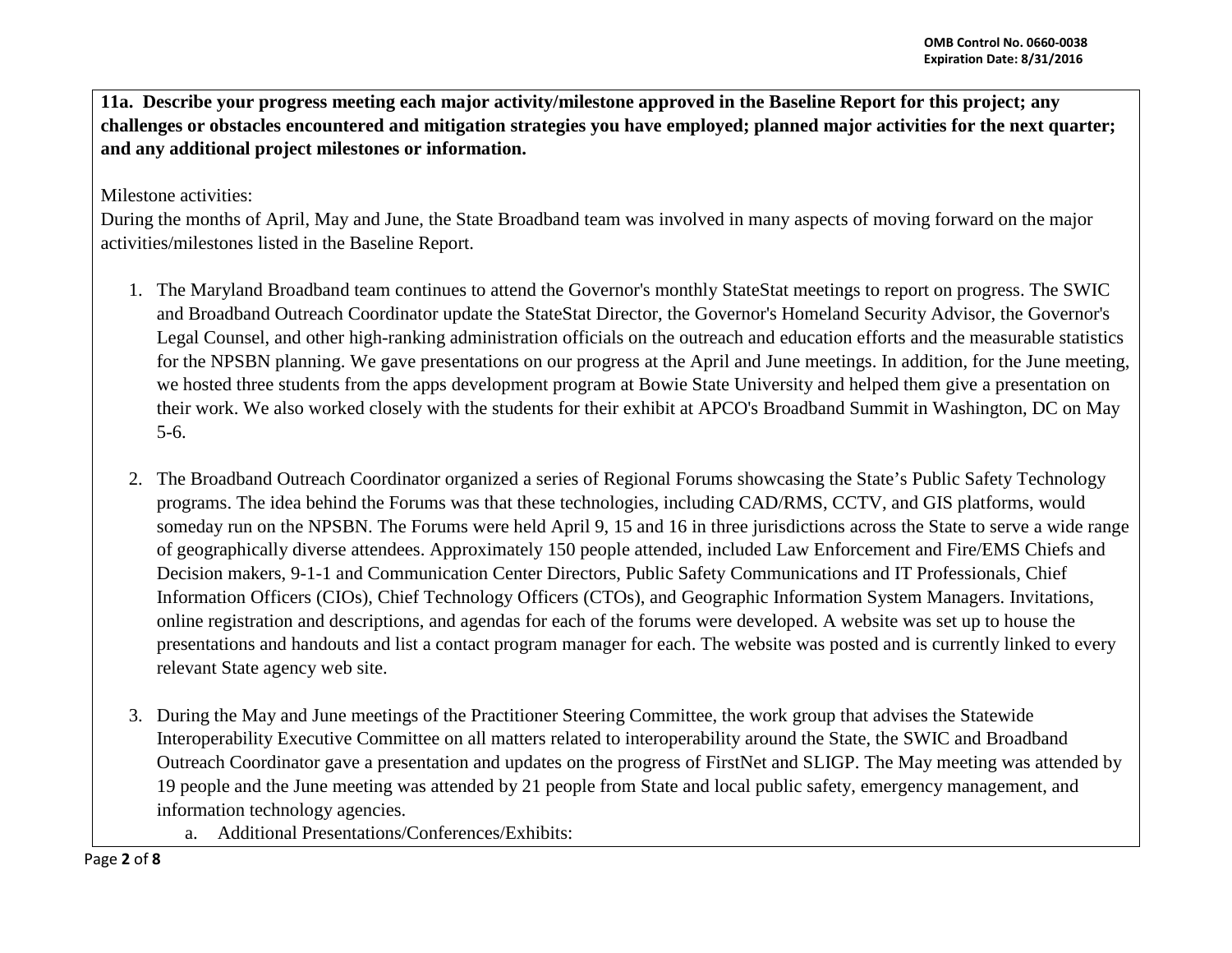- i. APCO Broadband Summit (Ray Lehr gave presentation on how we developed partnership with BSU) Estimated attendance: 125
- ii. MD Sheriffs Association Briefing (Lori Stone gave presentation on First Net) Estimated attendance: 27
- iii.
- iv. MD Chiefs of Police Association Briefing ( Lori Stone gave presentation on First Net) Estimated attendance: 23
- v.
- vi. Exhibit Hall Display and Table at Maryland Emergency Management Association Summer Conference (Team): Estimated attendance: 250
- vii. Central Maryland Area Radio Communications Briefing ( Ben Yelin gave presentation on First Net) Estimated attendance: 22
- viii. Maryland State Fireman's Association Summer Conference (Ray Lehr gave presentation on First Net at main conference) Estimated attendance: 213
- ix. FirstNet panel at AGL Conference (Lori Stone participated on panel as State representative) Estimated attendance: 105
- x. Montgomery County Public Safety Steering Committee ( Lori Stone gave presentation on First Net) Estimated attendance: 23
- 4. The Broadband Outreach Coordinator and the SWIC continue to work with the Education Innovation Initiative at Bowie State University as computer science and engineering students develop applications for First Responders to use on the Network. Prince George's County public safety officials, along with corporate partners Lockheed Martin, Motorola,Verizon, and APCO are all involved with the project. The students are working with Verizon's donated 4G broadband network on the Bowie campus, and Motorola provided four beta FirstNet handheld devices to test, develop, and build new applications for public safety. Five students worked on application development and five worked on Cloud Development and Services. The Cloud Team obtained NetApp Certified Storage Associate Certification and created and deployed an Infrastructure as a Service (Iaas) cloud environment on campus. The App team held a series of meetings with public safety to develop a rubric to help aid in the development of needed apps and developed a static prototype of a GIS based application for public safety professionals. The students also analyzed and evaluated each of the more than 160 Public Safety apps located on APCO's APPCOMM site, so that in case apps exist already that would be helpful to the County First Responders, they could reference them. The Broadband Outreach Coordinator also set up meetings in April with the students with leaders from Mindgrub (a mobile apps development company), NAPSG (National Association of Public Safety GIS), and the training manager for Prince George's County for an in-depth discussion of WebEOC.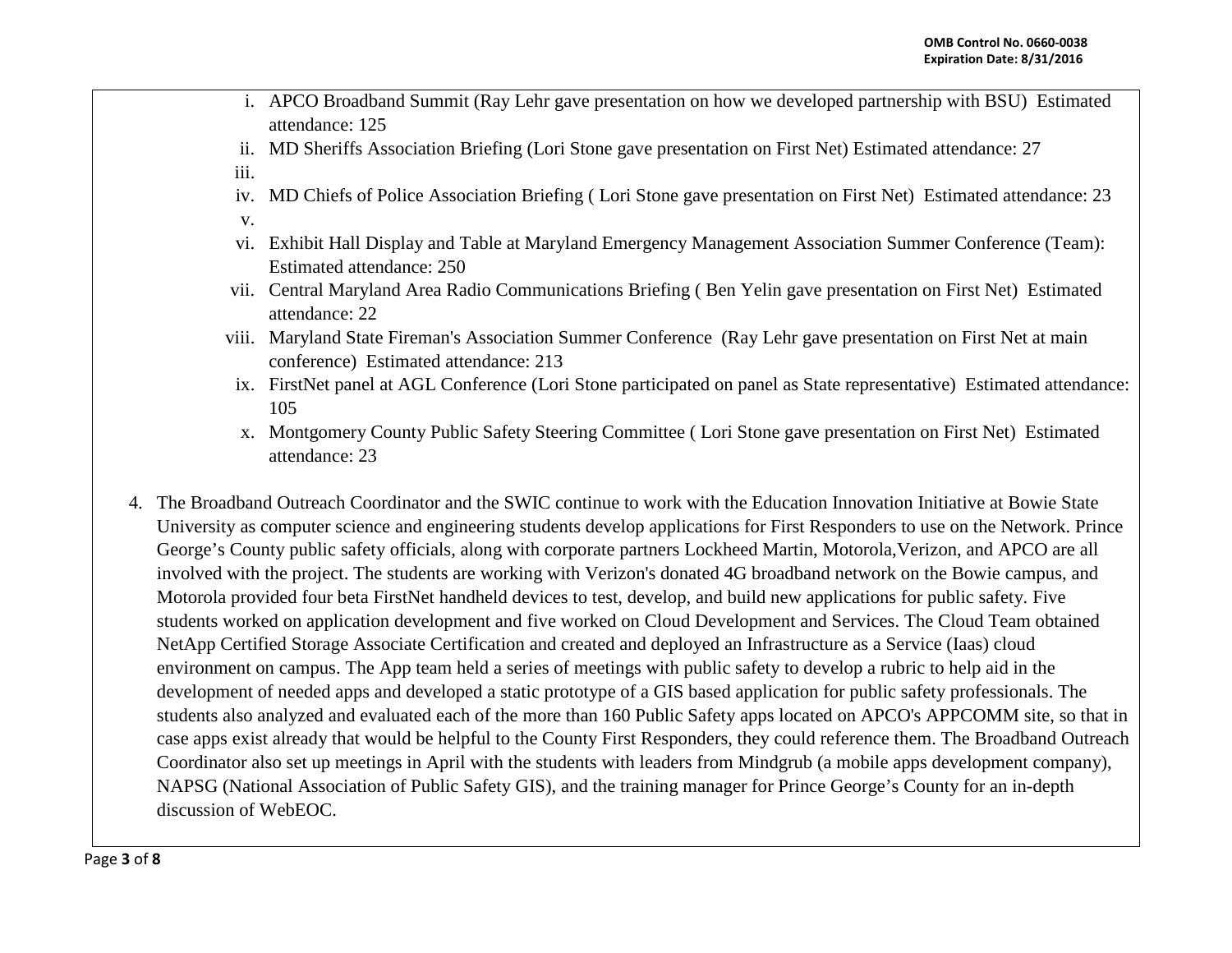- 5. DoIT has signed a Task Order with Salisbury State University's Eastern Shore Regional GIS Cooperative (under a currently existing MOU) to create a web site for our FirstNet project that is password-protected and highly secure for sensitive data and to provide technical, analytical, and consulting services, and in Phase 2, to collect, create, and map State broadband assets. A kickoff call was held on June 30.
- 6. The team established a website, which has become a national depository for key FirstNet resources, including our presentations and materials. The website has had more than 1,500 page views since its inception in April. [https://mdinterop](https://mdinterop-public.sharepoint.com/)[public.sharepoint.com/](https://mdinterop-public.sharepoint.com/) On May 9, the team, along with the Texas team, gave its outreach presentation to SPOCs around the country.
- 7. The team has a strong social media presence. Our Twitter account (@MDInterop) has nearly 200 followers and is updated daily. During the week of June 26 (the most recent week data was available) the page had more than 1,500 views. We also have a Facebook page and LinkedIn account. We also developed and distributed a newsletter about our work to our stakeholders.
- 8. In May the SWIC and Broadband Outreach Coordinator toured Lockheed Martin's Next Generation Cyber Innovation and Technology Center, a Maryland-based business that provides research, design, development, manufacture and integration of advanced technology systems, products and services. We learned about how some of LM's research technologies could work with FirstNet's deployment strategies.
- 9. We completed the items on the Consultation Checklist and uploaded them to a Google site for easy access. We held our preconsultation call on May 8 with the FirstNet team.
- 10. A member of the Maryland Broadband Team attended the June 2014 Public Safety Broadband Stakeholder Conference held by the Public Safety Communications Research (PSCR) program.
- 11. We are developing a communications plan, business justification case, and risk management plan for the project..

## **Planned for Next Quarter:**

1. Initial Consultation

- 2. Planning for MACINAC fall conference
- 3. Issuing RFP to bring on Broadband Technical Expert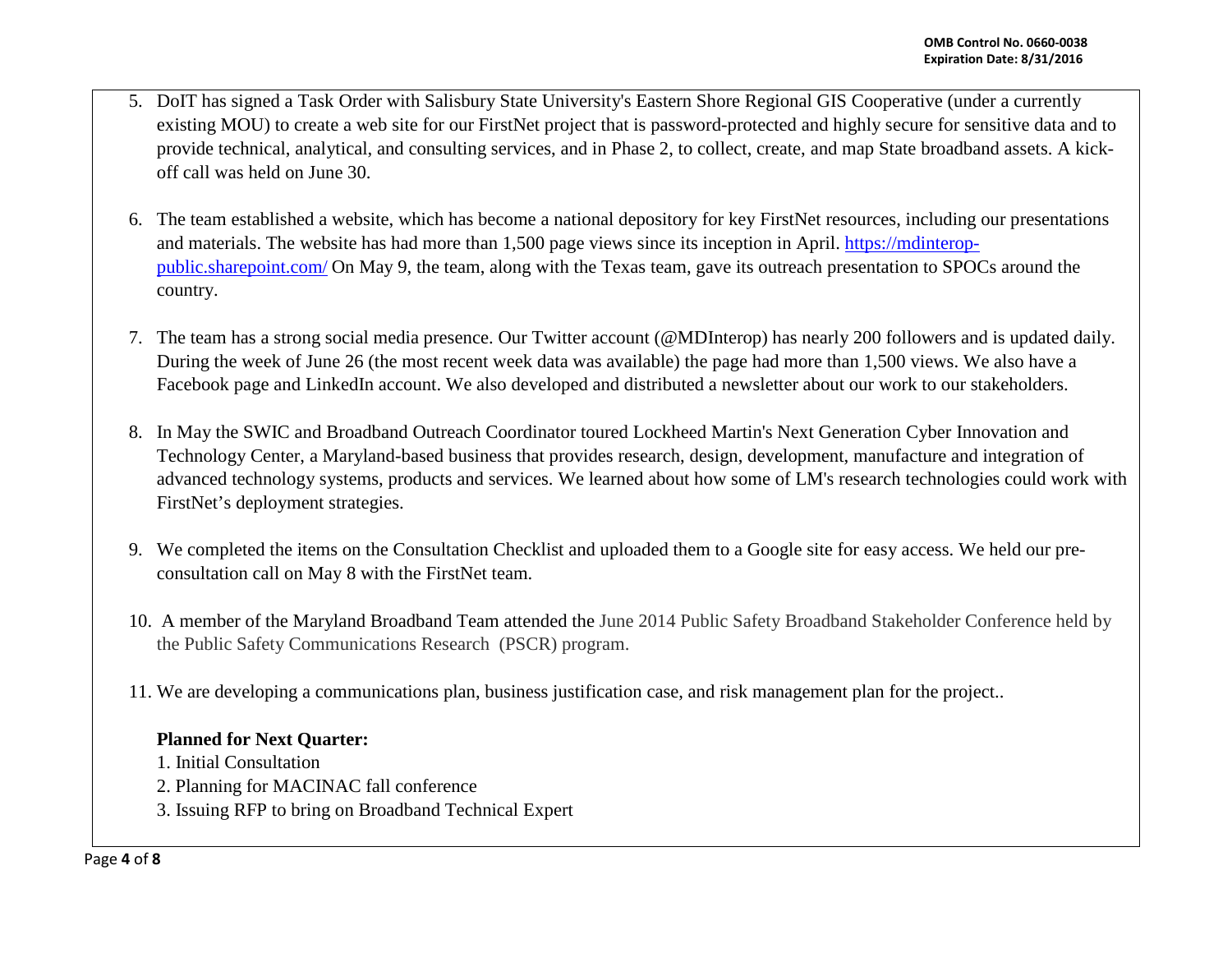**11b.If the project team anticipates requesting any changes to the approved Baseline Report in the next quarter, describe those below. Note that any substantive changes to the Baseline Report must be approved by the Department of Commerce before implementation.** 

No changes planned.

**11c. Provide any other information that would be useful to NTIA as it assesses this project's progress.** 

**11d. Describe any success stories or best practices you have identified. Please be as specific as possible.**

## **12. Personnel**

**12a. If the project is not fully staffed, describe how any lack of staffing may impact the project's time line and when the project will be fully staffed.**

**12b. Staffing Table**

| <b>Job Title</b>  | FTE $%$ | <b>Project(s)</b> Assigned                                  | <b>Change</b> |
|-------------------|---------|-------------------------------------------------------------|---------------|
| <b>SWIC</b>       | 25%     | Serve as State Single Point of Contact and responsible for  | None          |
|                   |         | oversight of all SLIGP work                                 |               |
| .025%<br>DoIT AAG |         | Serve as Legal Authority for State to enter into agreements | none          |
|                   |         | and MOUs with vendors and contractors                       |               |
|                   |         |                                                             |               |
|                   |         | Add Row<br>Remove Row                                       |               |

Page **5** of **8**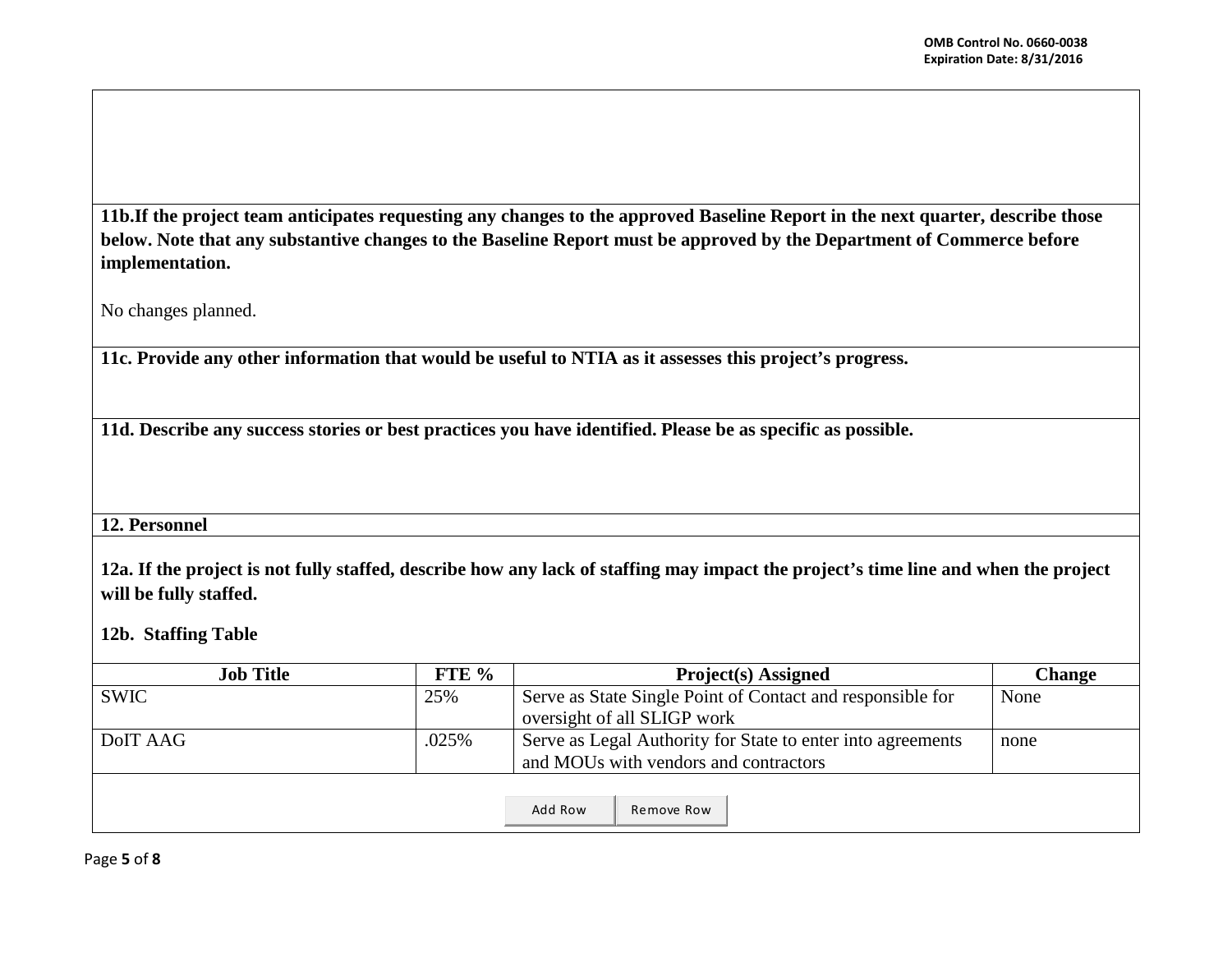**13. Subcontracts (Vendors and/or Subrecipients)**

**13a. Subcontracts Table – Include all subcontractors. The totals from this table must equal the "Subcontracts Total" in Question 14f.**

| Name         | Subcontract                                                                 | Type        | RFP/R         | Contrac     | <b>Start</b> | End   | <b>Total Federal</b> | Total     | Project and % |
|--------------|-----------------------------------------------------------------------------|-------------|---------------|-------------|--------------|-------|----------------------|-----------|---------------|
|              | Purpose                                                                     | (Vendor/Sub | FQ            |             | Date         | Date  | Funds                | Matching  | Assigned      |
|              |                                                                             | rec.)       | <b>Issued</b> | Execute     |              |       | Allocated            | Funds     |               |
|              |                                                                             |             | (Y/N)         | d(Y/N)      |              |       |                      | Allocated |               |
| University   | <b>Broadband</b>                                                            | Contractor  | $\mathbf N$   | Y           | 8.1.13       | 7.31. | \$480,000            | \$0       | N/A           |
| of           | Outreach                                                                    |             |               |             |              | 16    |                      |           |               |
| Maryland     | Administrator                                                               |             |               |             |              |       |                      |           |               |
| <b>TBD</b>   | <b>Broadband SME</b>                                                        | Contractor  | $\mathbf N$   | ${\bf N}$   | <b>TBD</b>   | 7.31. | \$208,000            | \$0       | N/A           |
|              |                                                                             |             |               |             |              | 16    |                      |           |               |
| University   | Regional                                                                    | Contractor  | $\mathbf N$   | $\mathbf Y$ | 2.1.14       | 7.31. | \$429,000            | \$0       | N/A           |
| of           | Coordinator                                                                 |             |               |             |              | 16    |                      |           |               |
| Maryland     | Team for 4                                                                  |             |               |             |              |       |                      |           |               |
|              | interop regions                                                             |             |               |             |              |       |                      |           |               |
| Allegany     | Regional                                                                    | Contractor  | $\mathbf N$   | $\mathbf N$ | 4.1.14       | 7.31. | \$100,000            | \$0       |               |
| County       | Coordinator for                                                             |             |               |             |              | 16    |                      |           |               |
|              | one region                                                                  |             |               |             |              |       |                      |           |               |
| Salisbury    | Website                                                                     | Contractor  | $\mathbf N$   | Y           | 6.5.14       | 7.31. | \$330,000            | \$0       | N/A           |
| <b>State</b> | Developer and                                                               |             |               | (Task       |              | 16    |                      |           |               |
| University   | <b>GIS</b>                                                                  |             |               | Order       |              |       |                      |           |               |
|              |                                                                             |             |               | MOU)        |              |       |                      |           |               |
| Motorola     | <b>Site Surveys</b>                                                         | Vendor      | Y             | $\mathbf Y$ | Phase        | 7.31. | \$0                  | \$436,000 | N/A           |
|              |                                                                             |             |               |             | $II -$       | 16    |                      |           |               |
|              |                                                                             |             |               |             | <b>TBD</b>   |       |                      |           |               |
|              |                                                                             |             |               |             |              |       |                      |           |               |
|              |                                                                             |             |               | Add Row     | Remove Row   |       |                      |           |               |
|              |                                                                             |             |               |             |              |       |                      |           |               |
|              | 13b. Describe any challenges encountered with vendors and/or subrecipients. |             |               |             |              |       |                      |           |               |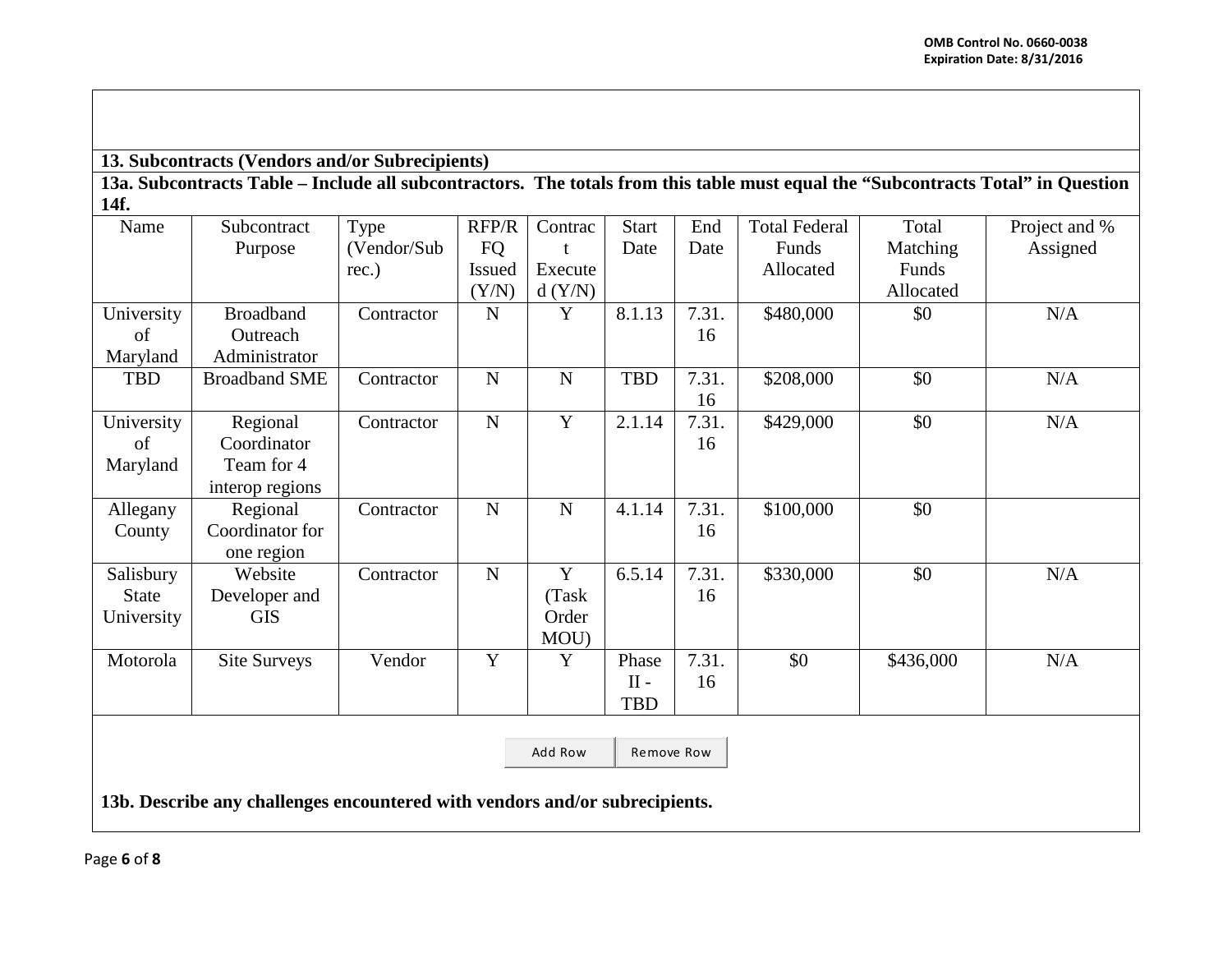None at this time.

## **14. Budget Worksheet**

Columns 2, 3 and 4 must match your current project budget for the entire award, which is the SF-424A on file. Only list matching funds that the Department of Commerce has already approved.

\*Please note that these reported figures for federal funds expended and approved matching funds expended are now cumulative. Previous figures reported in these columns in PPRs for Q1-Q3 were reported as quarterly.

| Project Budget        | Federal     | Approved              | Total       | Federal        | <b>Approved Matching</b> | <b>Total Funds Expended</b> |
|-----------------------|-------------|-----------------------|-------------|----------------|--------------------------|-----------------------------|
| Element $(1)$         | Funds       | <b>Matching Funds</b> | Budget (4)  | Funds          | Funds Expended (6)       | $\left(\frac{1}{2}\right)$  |
|                       | Awarded (2) | (3)                   |             | Expended (5)   |                          |                             |
| a. Personnel Salaries | \$0         | \$108,660             | \$108,660   | $\Omega$       | \$20,386                 | \$20,386                    |
| b. Personnel Fringe   | \$0         | \$30,240              | \$30,240    | $\overline{0}$ | \$2,804                  | \$2,804                     |
| <b>Benefits</b>       |             |                       |             |                |                          |                             |
| c. Travel             | \$149,082   | 0                     | \$149,082   | \$8,851        | $\Omega$                 | \$8,851                     |
| d. Equipment          |             | $\Omega$              |             | $\theta$       | $\Omega$                 | $\theta$                    |
| e. Materials/Supplies | \$13,694    |                       | \$13,694    | $\theta$       | $\Omega$                 | $\Omega$                    |
| f. Subcontracts Total | \$1,731,835 | \$358,240             | \$2,090,075 | \$67,338       | $\Omega$                 | \$67,338                    |
| g. Other              | \$90,750    |                       | \$90,750    | \$0            | $\Omega$                 | \$0                         |
| h. Total Costs        | \$1,985,361 | \$497,140             | \$2,482,501 | \$76,189       | \$23,190                 | \$99,379                    |
| i. % of Total         | 80%         | 20%                   | 100%        | 90%            | 10%                      | 100%                        |

**15. Certification: I certify to the best of my knowledge and belief that this report is correct and complete for performance of activities for the purpose(s) set forth in the award documents.**

| 16c. Telephone (area code, number, and extension) |
|---------------------------------------------------|
| 410-533-4610                                      |
|                                                   |
| 16d. Email Address                                |
|                                                   |